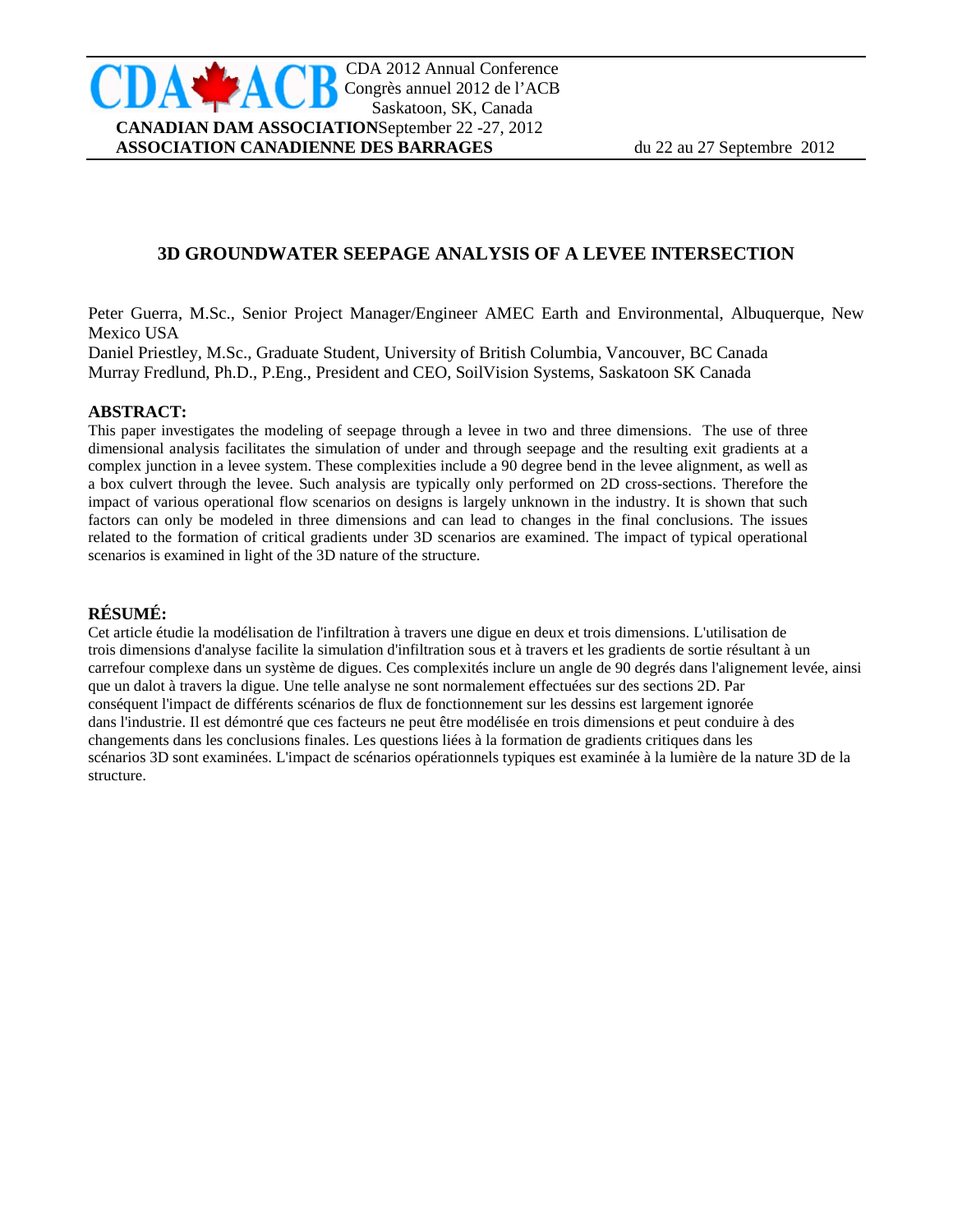# **1 INTRODUCTION**

Two dimensional numerical modeling of earth structures is a common practice in geotechnical engineering. State-of-the-practice for levee design considers seepage and stability analysis at cross-sections spaced at 1000-ft intervals perpendicular to the levee alignment. Analysis performed in three dimensions benefit from the increased spatial accuracy and consideration of more variables in cases where there are irregular features,

This paper presents modeling of seepage through and under an earthen levee along the Rio Grande in arid northern New Mexico. The levee is intended to protect residential and agricultural land from flooding. At the project's termination point, there is a bend in the levee alignment to accommodate the cut-off point to a highway embankment. Due to the presence of a groundwater ditch on the landside of the levee, a box culvert and weir is required to allow water passage. During flood events a weir at the riverside of the box culvert is closed to prevent backflow. The culmination of these factors is a scenario that can only be effectively simulated in three dimensions. The SVFlux 3D finite element groundwater flux package was used to perform this modeling.

# **2 BACKGROUND**

The levee separates the flood plains of the Rio Grande (upstream) from surrounding agricultural land and residences. A open, trapezoidal channel which functions as a groundwater drain and has been labelled the Clear Ditch, runs parallel to the levee alignment and is located between approximately 20 and 50 feet of landside of the levee toe. The levee was tied into a bridge abutment at the Interstate 25 crossing of the Rio Grande to provide a suitable termination point. This intersection required a box culvert to allow flow from the Clear Ditch to be passed through the levee. A weir was installed to control the ditch water level and to prevent backflow through the culvert in the event of a flood. Effective design of the combination of these elements in the levee system requires three dimensional modeling. Two-dimensional modeling does not account for either the funnel effects at the inside corner of the 90-degree bend in the levee or transition of the landside levee face and foundation at the box culvert and Clear Ditch.

## **3 MODELING APPROACH**

The SVFlux finite element groundwater modeling software was selected to model the levee in two and three dimensions. Flooding scenarios, as well as material properties were based upon existing work performed by AMEC Earth and Environmental. Based upon design drawings, idealized geometry was developed and material layering interpolated.

### *3.1. Flood Scenarios*

There are two different flood-wave events that required design. The first is the scenario where flood waters reach the top of the levee. Such a scenario is expected to occur over a very short time period. Post Hurricane Katrina, levee designers acknowledged the need for levees to withstand flood wave forces (under-seepage and stability) to the levee top, without the consideration of a freeboard. This realization has been reflected in recent levee design guidance published by the United States Army Corps of Engineers. The second scenario is for the mean annual snowmelt flood, which occurs over approximately 100 days in the spring. The associated flood wave for this snowmelt scenario is considerably lower in elevation. Steady state models were created for both of these scenarios. Steady state models are highly conservative for the top of levee flood, due to the short time interval over which these water elevations will be observed.

A more realistic scenario considers the maximum flood wave as transient subsequent to the steady-state saturation generated by the snowmelt flood wave. Using the steady state mean annual flood as a starting point in terms of groundwater flux conditions, the water level was raised over the course of half a day. The fall of the water level is also modelled to determine the effect over time. The distribution over time is shown in [Figure 1.](#page-2-0)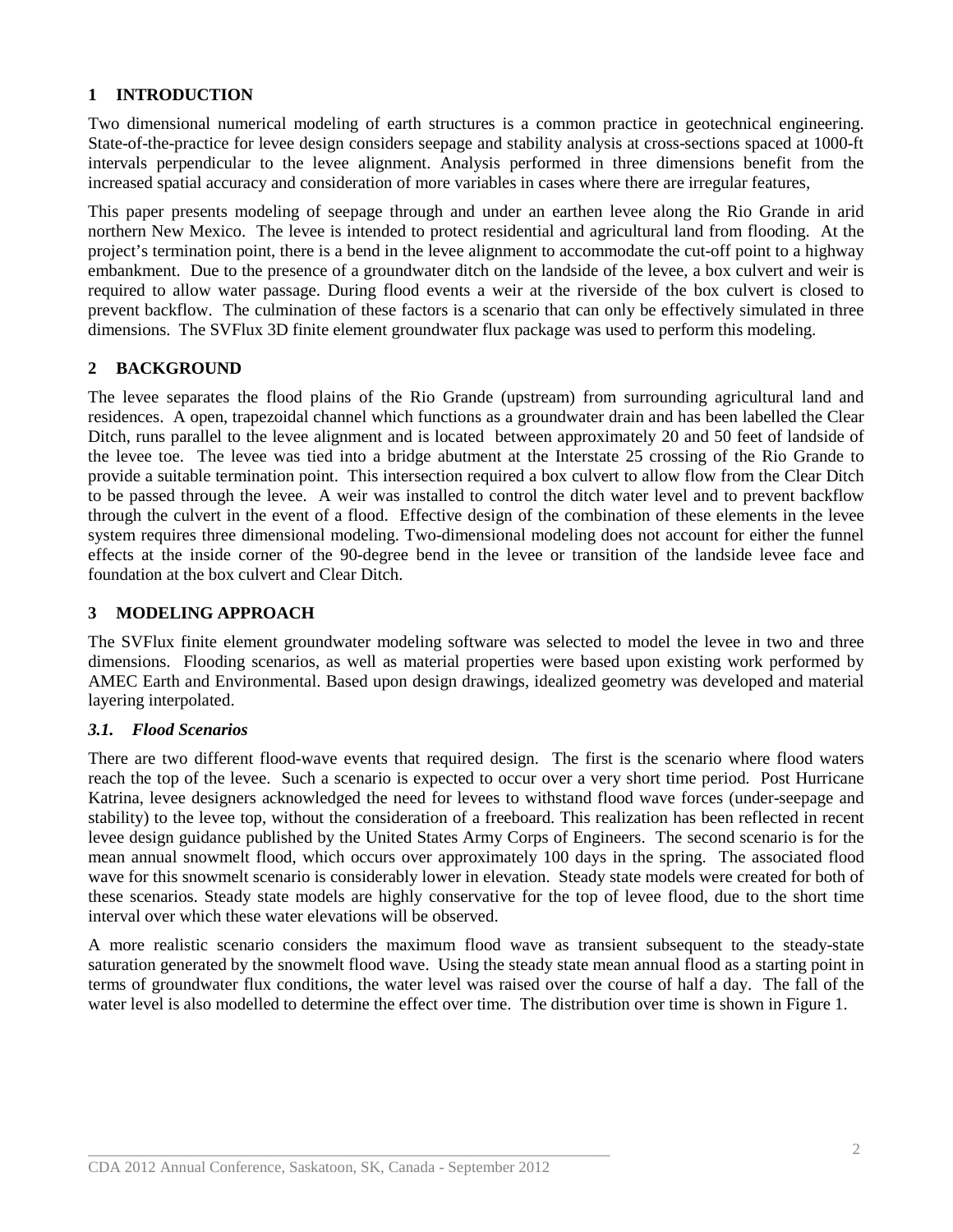

Figure 1: Flood water distribution over time. Note: Datum is set at the assumed water table elevation equal to the depth of water in the Clear Ditch

#### <span id="page-2-0"></span>*3.2. Material Parameters*

Material parameters were defined based upon field and laboratory testing performed and provided by AMEC Earth and Environmental. The parameters required include porosity, saturated hydraulic conductivity and specific gravity, as well as unsaturated data. The van Genuchten method was used to represent the soil water characteristic curve (SWCC) and allowed for unsaturated conditions to be considered. A summary of the material parameters is presented in Table 1.

| Table 1: Unsaturated material parameters assigned to the different layers |                                   |                 |               |                               |             |                                               |
|---------------------------------------------------------------------------|-----------------------------------|-----------------|---------------|-------------------------------|-------------|-----------------------------------------------|
| <b>Material</b>                                                           | <b>Specific</b><br><b>Gravity</b> | <b>Porosity</b> | Ksat $(ft/d)$ | van Genuchten SWCC Parameters |             |                                               |
|                                                                           |                                   |                 |               | <b>Alpha</b><br>(1/psf)       | <b>Beta</b> | <b>Residual Saturation</b><br>$\frac{\%}{\%}$ |
| SP <sub>1</sub>                                                           | 2.75                              | 0.383           | 61.7          | 0.0061                        | 3.903       | 11.2                                          |
| SM <sub>1</sub>                                                           | 2.75                              | 0.379           | 18.8          | 0.0033                        | 4.685       | 3.6                                           |
| C <sub>1</sub>                                                            | 2.62                              | 0.333           | 0.833         | 0.0053                        | 1.554       | 5.9                                           |
| <b>SPSM</b>                                                               | 2.5                               | 0.383           | 39.7          | 0.001                         | 12.07       | 12.3                                          |
| CL1                                                                       | 2.65                              | 0.44            | 0.002         | 0.0041                        | 2.278       | 14.9                                          |

#### *3.3. Model Geometry*

Both two and three dimensional models of the levee were created and analyzed. The presence of a 90 degree bend in the levee and the culvert to allow flow from the Clear Ditch passage through the levee could only be suitably modeled in three dimensions.

#### *3.3.1. Two Dimensional Geometry*

[Figure 2](#page-3-0) depicts the cross section of the levee and Clear Ditch in the east-west direction. Note that the Clear Ditch runs parallel to the Rio Grande and levee alignment from north to south.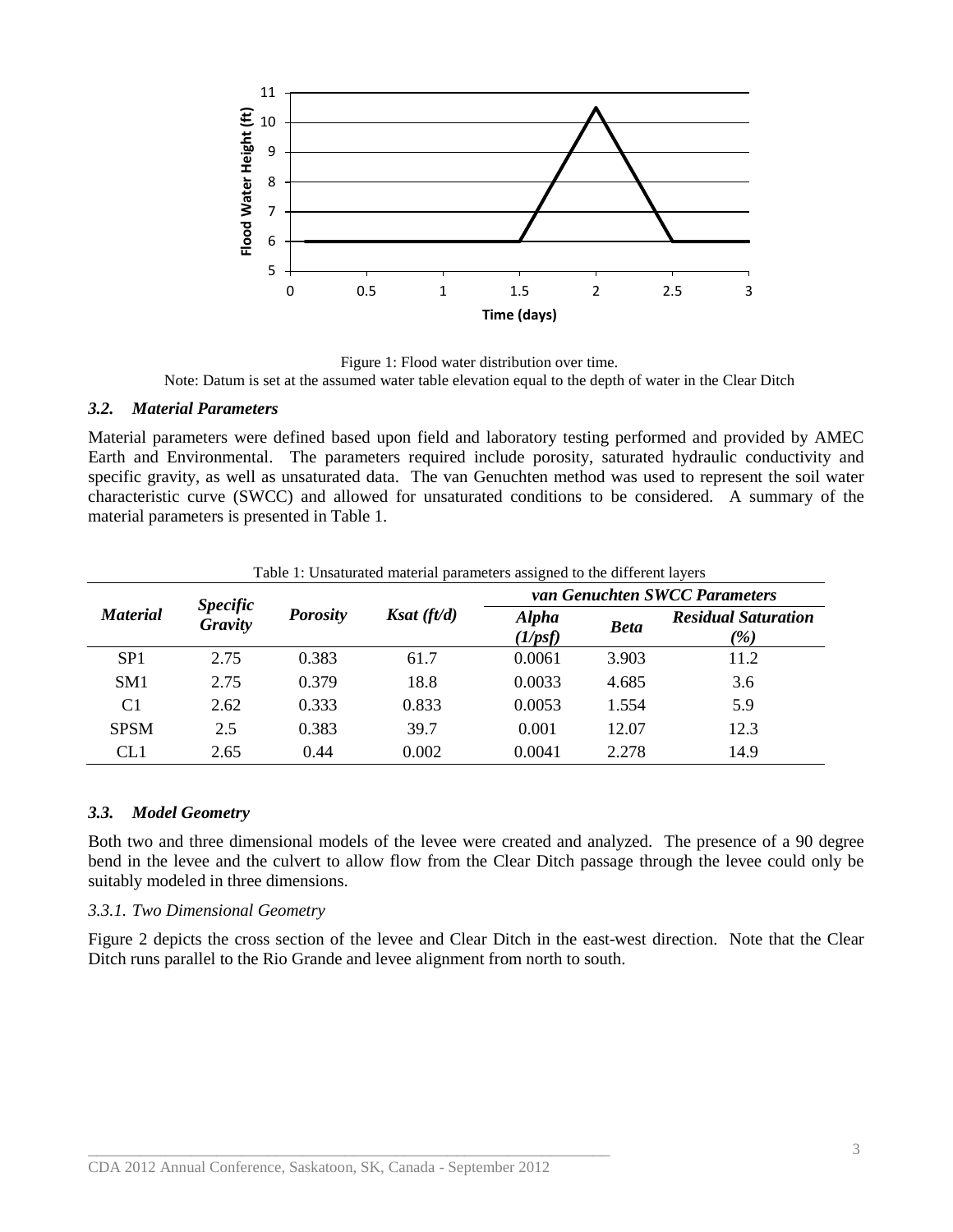

Figure 2: East-West 2D Cross Section. See cross-section A-A1 location in Figure 5.

<span id="page-3-0"></span>A cross section of the levee running along the centerline of the Clear Ditch is shown in Figure 3. Zero flux boundaries are placed at the upstream and downstream vertical faces of the levee to simulate the presence of the concrete entrance structures of the culvert. The void of the actual box culvert cannot be modeled in 2D because it creates an unrealistic scenario where the upper part of the levee is discontinuous with the lower. The culvert is not considered in the 2D example as a three dimensional analysis is required to adequately model the presence of the culvert.



Figure 3: North-South Culvert Geometry (along Clear Ditch centerline). See cross-section B-B1 location in Figure 5.

### *3.3.2. Three Dimensional Model Geometry*

Figure 4 shows the geometry of the three-dimensional model. The layering of the materials can be clearly visualized. The cut-outs for the ditch and culvert are not shown in this figure.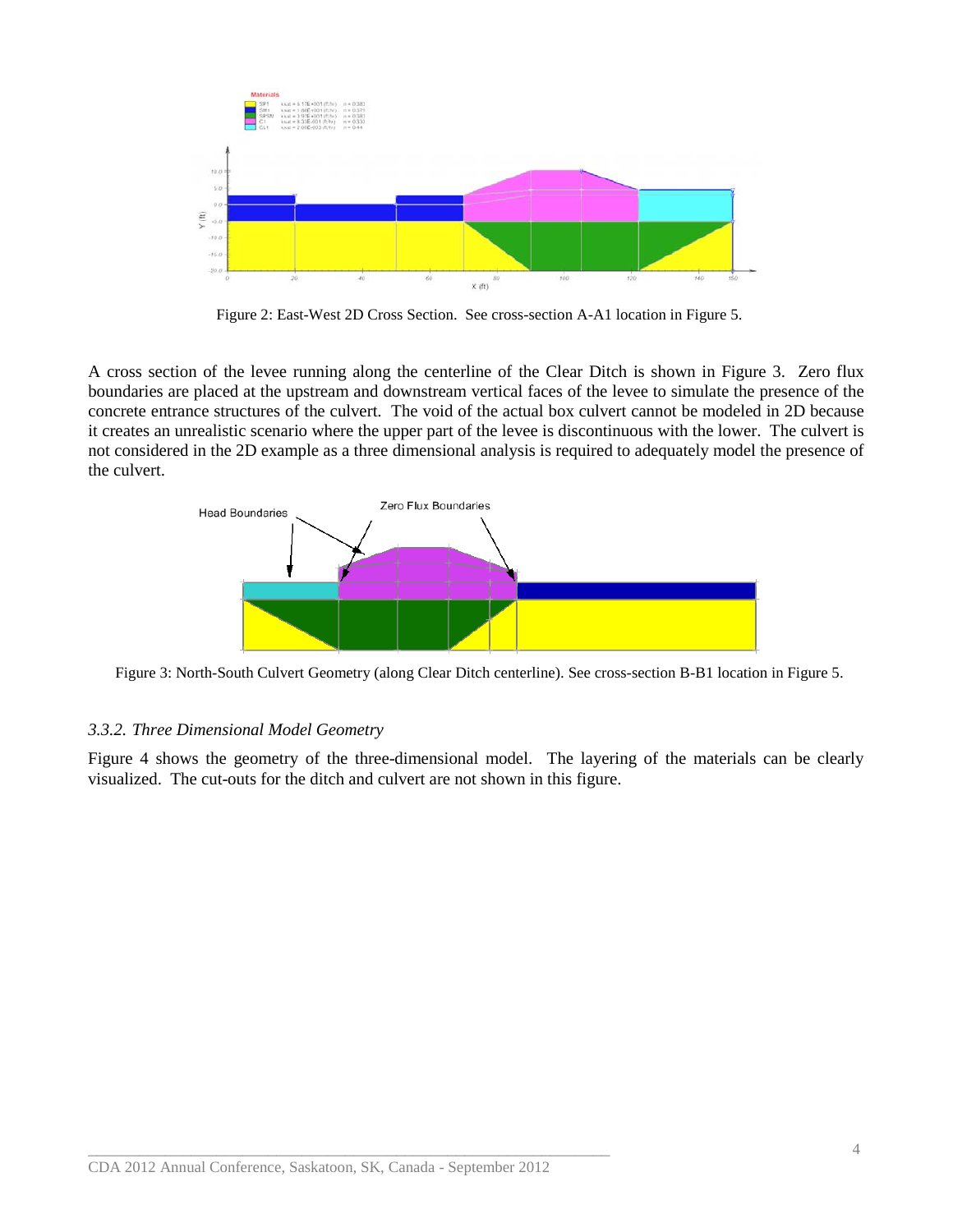

Figure 4: 3D Levee Intersection Geometry

The solution of the 3D model is seen in Figure 5. Here the 90 degree bend in the geometry and presence of the box culvert and wing walls can be visualized. Also shown are the locations of the cross-sections presented in Figures 1 and 2.



Figure 5: 3D Geometry Post-Analysis. Cross-Section A-A1 is shown in Figure 2, while cross-section B-B1 is shown in Figure 3.

### *3.4. Boundary Conditions*

The system is assumed to be horizontally continuous in terms of the levee cross-section and material layers. Zero flux boundaries are placed upon the vertical edges and bottom boundaries. Variable head boundaries based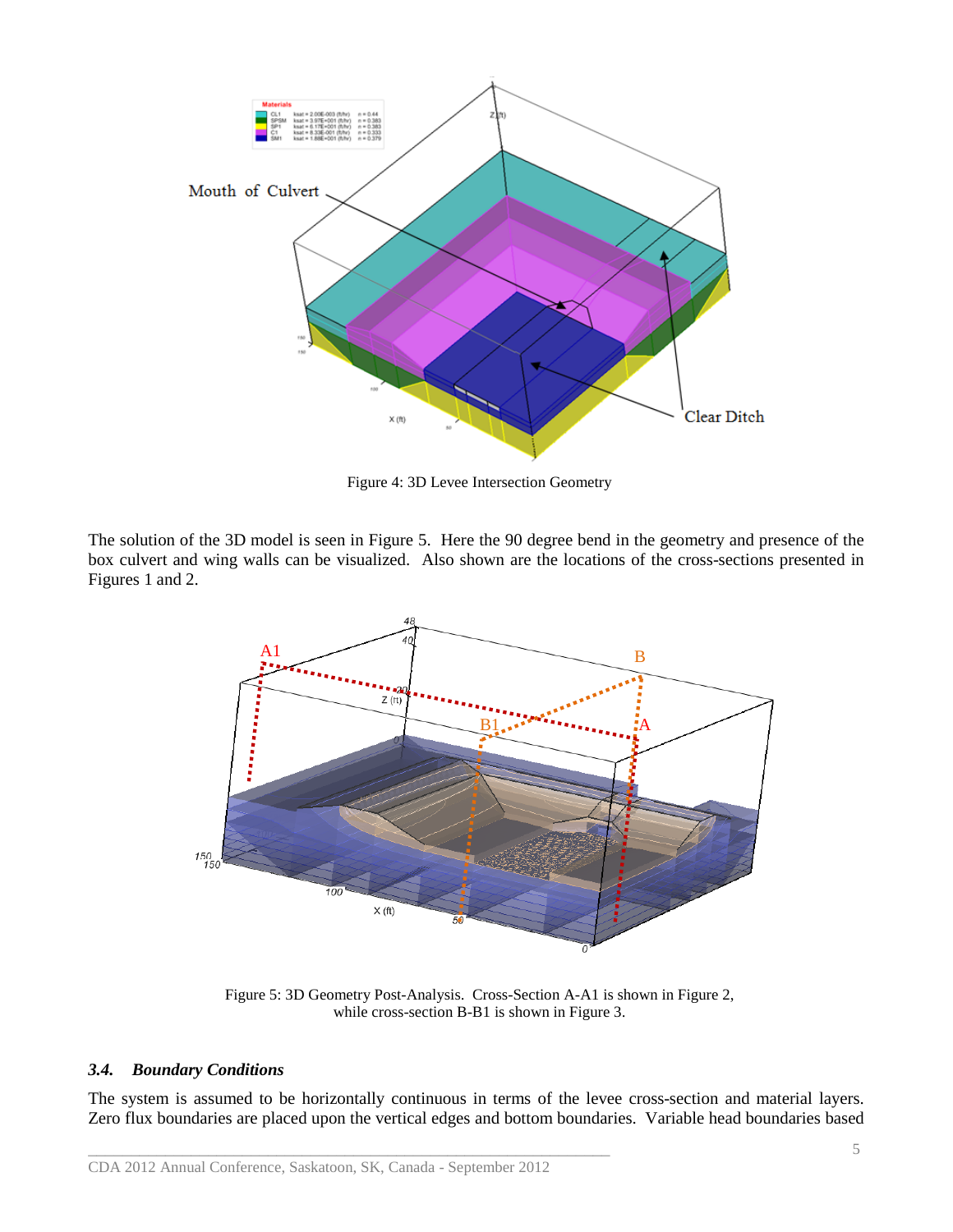upon the water level are applied to the levee sides and upstream ground surface. Head boundaries which change as a function of time are applied to the Clear Ditch bottom and side walls to simulate the filling conditions present within the ditch. As the primary purpose of the Clear Ditch is as a groundwater drain, it is assumed that during a flood event the ditch would be nearing capacity. For all scenarios, the 3 foot deep ditch is modeled as having a head of 2.5 feet. The datum for this model is set as the bottom of the Clear Ditch. This is expected to be the average groundwater elevation observed within the vicinity of the model.

# **4 RESULTS**

### *4.1. Two Dimensional*

The two dimensional results show that there will be no critical exit gradients developing in the Clear Ditch. There is not expected to be a seepage face developing on the downstream face of the levee. The following sections show the pore-water pressure contours and gradients of the two dimensional cross sections for each flood event.

### *4.1.1. Snowmelt Flood Wave*



Figure 6: Pore-water pressure contours and flux vectors at the peak of the snowmelt flood wave



Figure 7: Gradients and flux vectors at the peak of the snowmelt flood wave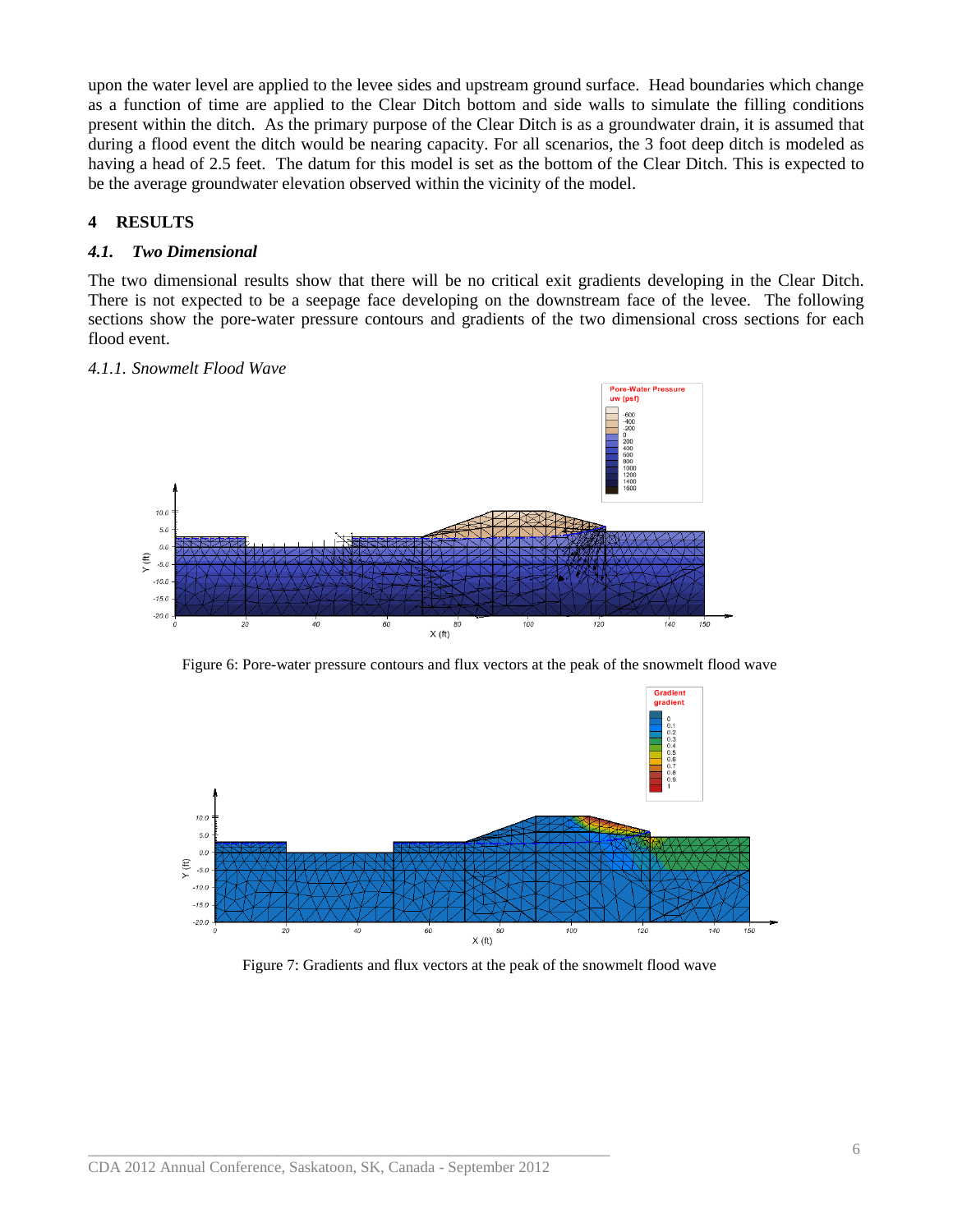### *4.1.2. Steady-state Maximum Design Flood Wave*



Figure 8: Pore-water pressure contours and flux vectors at the peak of the mean annual flood



Figure 9: Gradients at the peak of the steady-state maximum design flood wave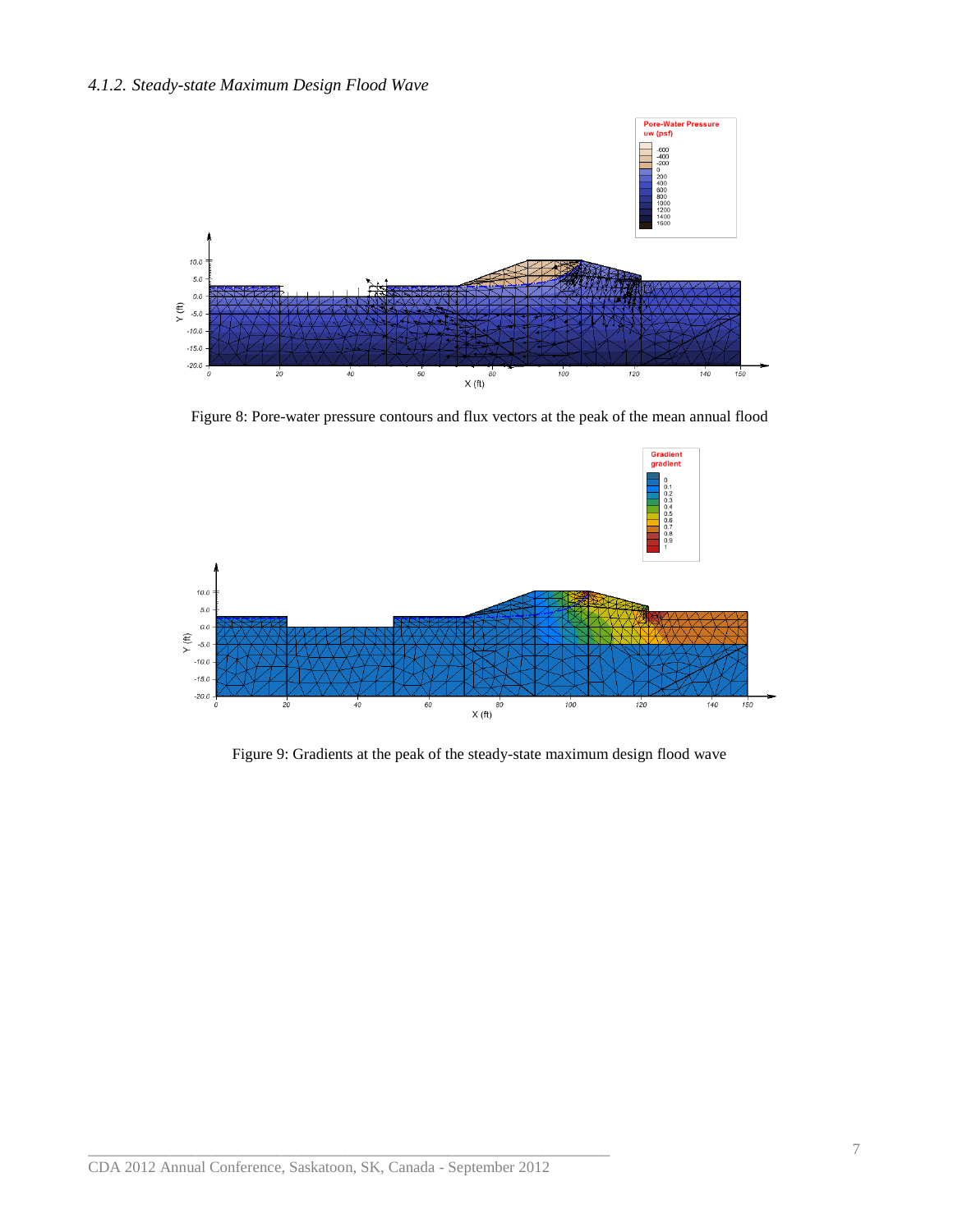#### *4.1.3. Transient Maximum Design Flood Wave*



Figure 10: Pore-water pressure contours and flux vectors at the peak of the transient maximum design flood wave



Figure 11: Critical gradients at the peak of the transient maximum design flood wave

### *4.2. Three Dimensional*

The three dimensional scenarios differed from the 2D models when the culvert and 90 degree intersection are considered. The following sections summarize the results for each flood scenario.

### *4.2.1. Snowmelt Flood Wave*

Figures 12 and 13 show the critical gradients and pore-water pressure for the snowmelt flooding scenario. It can be seen from this analysis the same conclusions can be drawn as for the 2D analyses. It can be seen that the majority of flow will be occurring near the entrance to the culvert in Figure 13.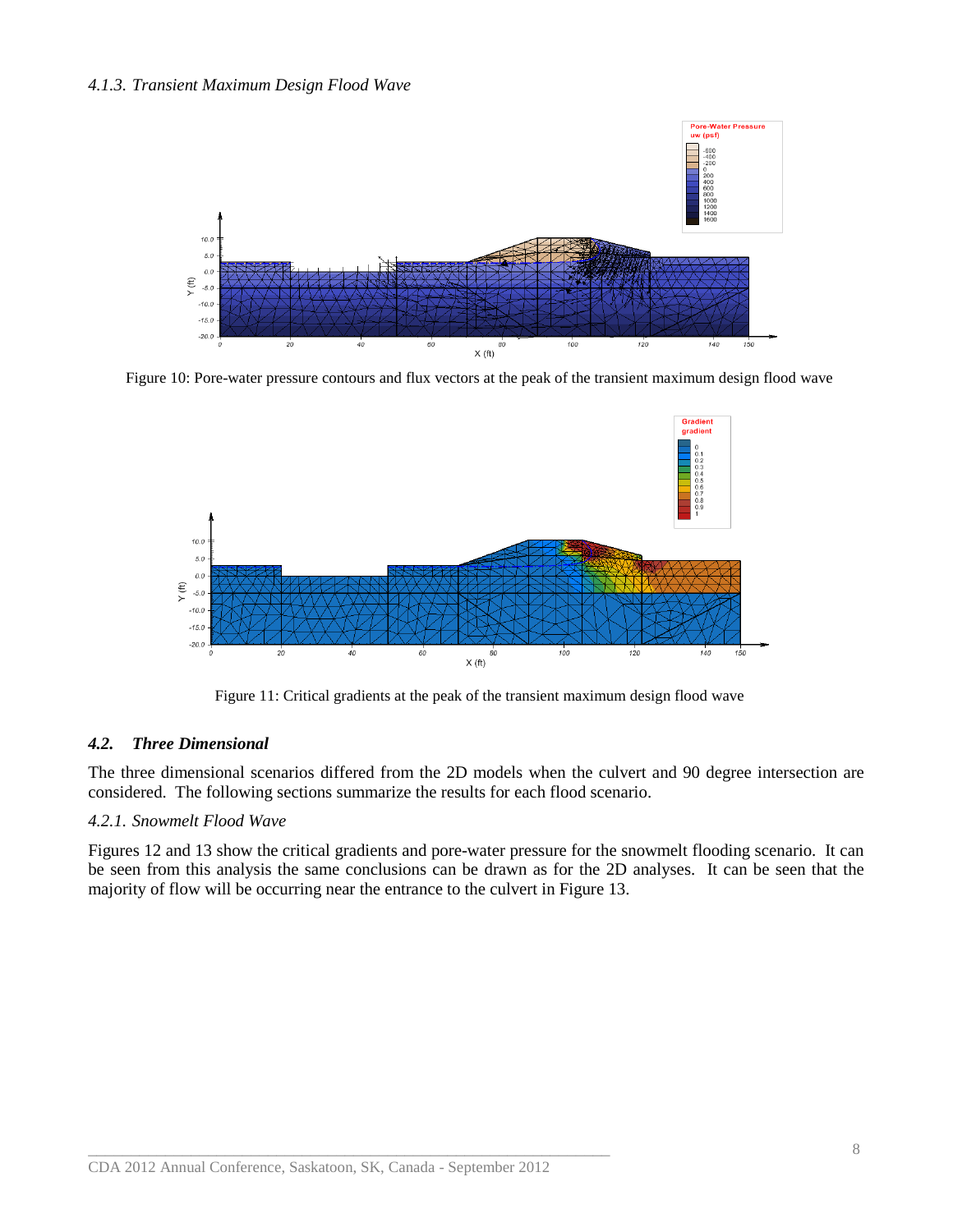

Figure 12 Critical gradients near the wing walls for the steady-state snowmelt flood wave



Figure 13: Pore-water pressure contours and flux vectors for the steady-state snowmelt flood wave, showing saturated (blue) and unsaturated zones (brown)

# *4.2.2. Steady-state Maximum Design Flood*

Figures 14 and 15 show the gradient and pore-water pressure distributions for the steady-state maximum design flood. The pore-water pressure distribution shows that there is a seepage face developing at the intersection of the levees. There are also increased gradients of 0.3-0.4 occurring along the base of the wing walls at the culvert entrance. These gradients represent potential for piping and boiling resulting in levee instability.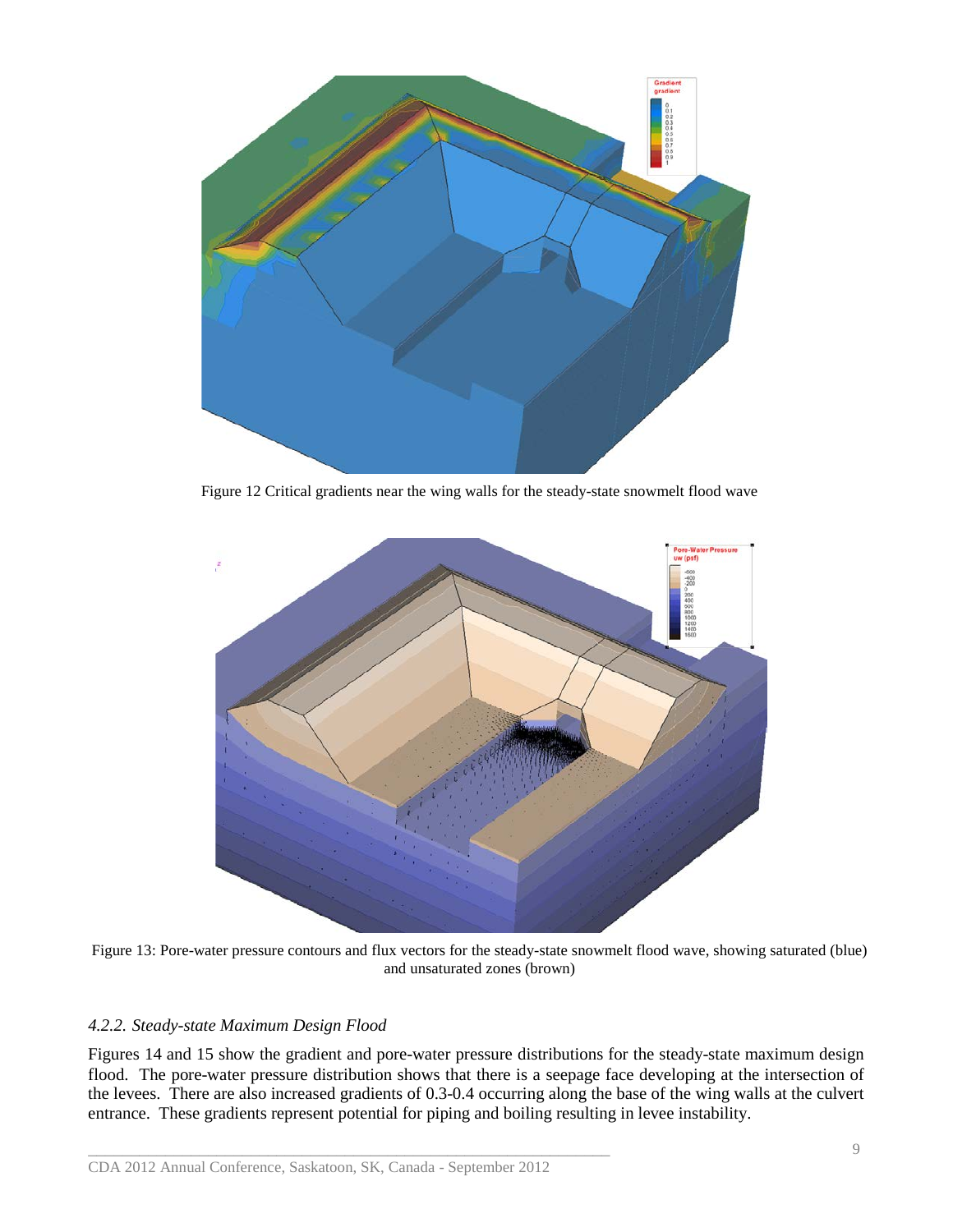

Figure 14: Critical gradients near the wing walls for the steady state maximum design flood



Figure 15: Pore-water pressure contours and flux vectors for the steady-state maximum design flood, showing saturated (blue) and unsaturated zones (brown)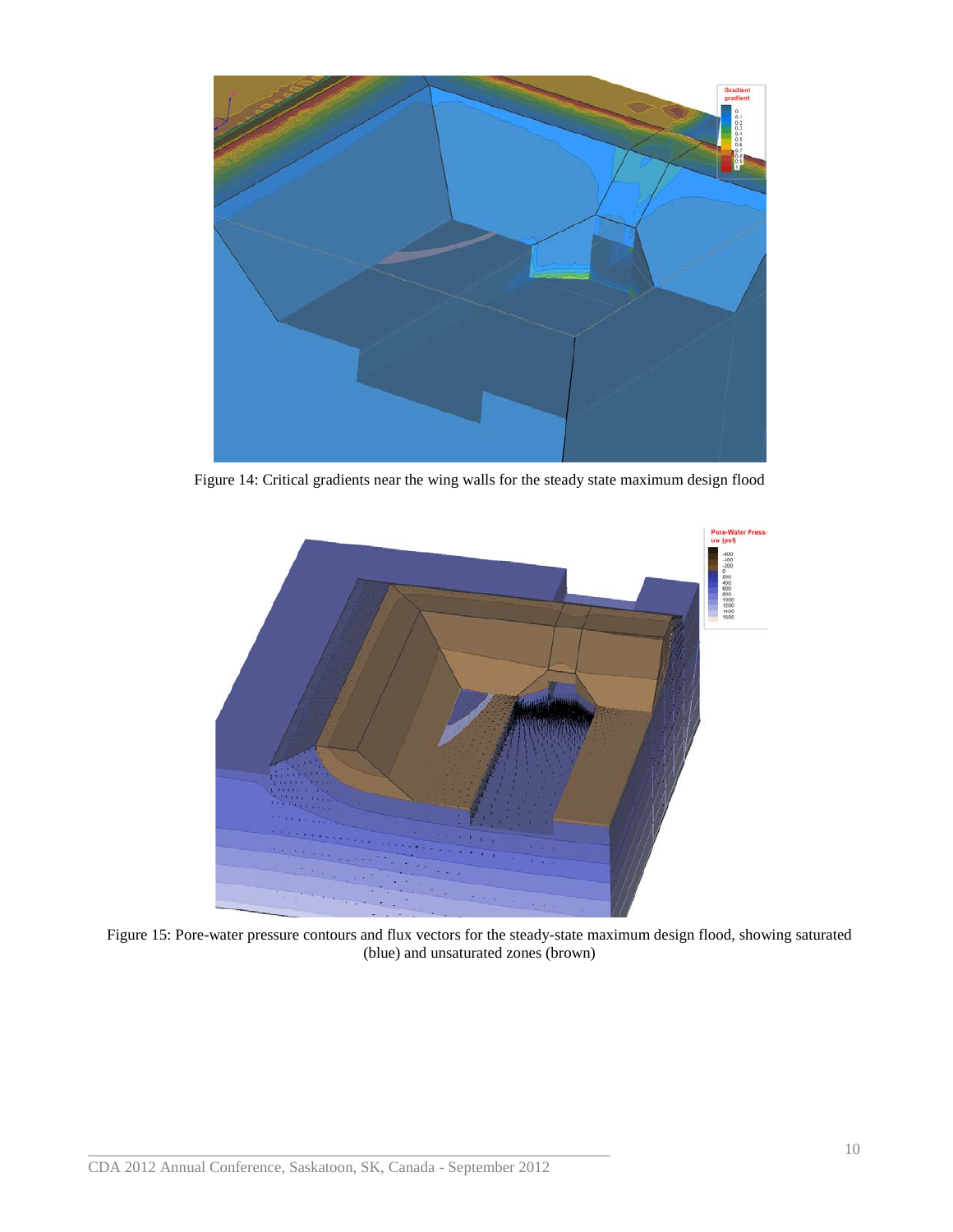### *4.2.3. Transient Maximum Design Flood*

The gradient and pore-water pressure distribution for the transient maximum design flood are shown in Figures 16 and 17. When the transient conditions are assumed, no seepage face is found to develop on the downstream levee face. Similarly only small increases in the gradient along the wing walls are observed.



Figure 16 Critical gradients near the wing walls for the transient maximum design flood

# **5 DISCUSSION**

### *5.1. Water Table*

The 90-degree bend in the levee results in a decrease in the area through which flow can occur through the levee. This results in a higher water table than would be expected along a straight 2D continuous section of the levee. The 3D steady-state maximum flood wave simulation revealed a seepage face developing at the landside, inside corner of the levee 90-degree bend. The funnel effect at this inside corner is a result of the increased flux conveyed at this point. The 2D seepage analysis does not simulate this levee-geometry induced increase in flux. This focussing or funnel-effect occurs at any portion of a levee system which contains a horizontal alignment resulting in a riverside convex bend. Ignoring this effect could lead levee designers to underestimate the seepage under and through a levee. Considering this effect in design could yield insight into more effective means to control seepage (relief well and toe drain design) and strengthen or widen otherwise insufficient levee sections. Considering the converse case in which the levee alignment is concave relative to the flood waters levee designers utilizing only 2D analysis could be overestimating the required levee section width and required means to control seepage. In these cases 3D analysis would result in a cost savings. Three dimensional compared with 2D analysis will assist designers in generating a levee system which is more resilient and stable while minimizing costs associated with excess resource utilization and construction.